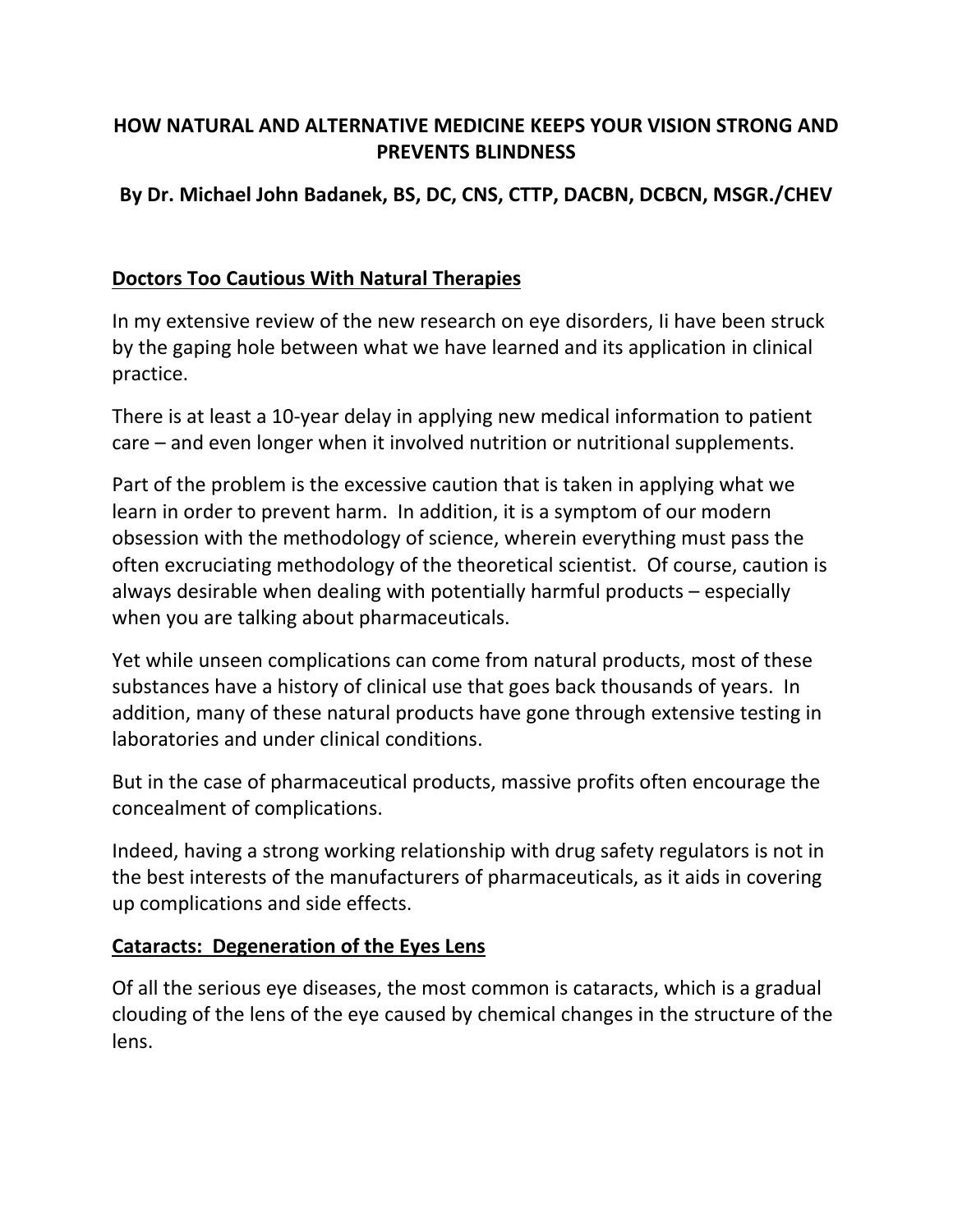Like the lens of your glasses, the eyes' own lenses function to bring images into focus on the retina, which is the nerve layer of the eye.

Normally, the lenses of our eyes are crystal clear like the lenses of clean glasses.

However, when a cataract begins to develop, vision becomes blurry and it is difficult to focus on objects or read print clearly. Glare also becomes a problem.

Eyes' lenses are different from the lenses of your glasses or a camera lens in that eyes' lenses are elastic, changing shape as needed to focus on objects that are near or far away.

Special muscles inside the eyes regulate the shape of the lenses as needed.

When a cataract develops, not only does the lens become cloudy, it also loses its ability to change shape.

## **Chronic Inflammation Links All Risk Factors**

Ophthalmologists classify cataracts according to the site of development in relation to the lens.

Most cataracts, which are associated with aging, being in the center, or nucleus, of the lens and slowly radiate outward to cover the entire lens.

On the other hand, cortical cataracts begin on the outside of the lens and slowly move inward, while subcapsular cataracts start behind the lens and move forward.

These latter two types of cataracts are most often associated with diabetes and long-term use of steroid medications. They are also associated with a serious hereditary eye condition called retinitis pigmentosa, which is a gradual degeneration of the retina.

Nuclear cataracts are, by far, the common type. In addition to aging, these types of cataracts are associated with:

 People with blue eyes People over 50 Those who spend a lot of time outdoors People who rarely wear protective eyewear **Smokers**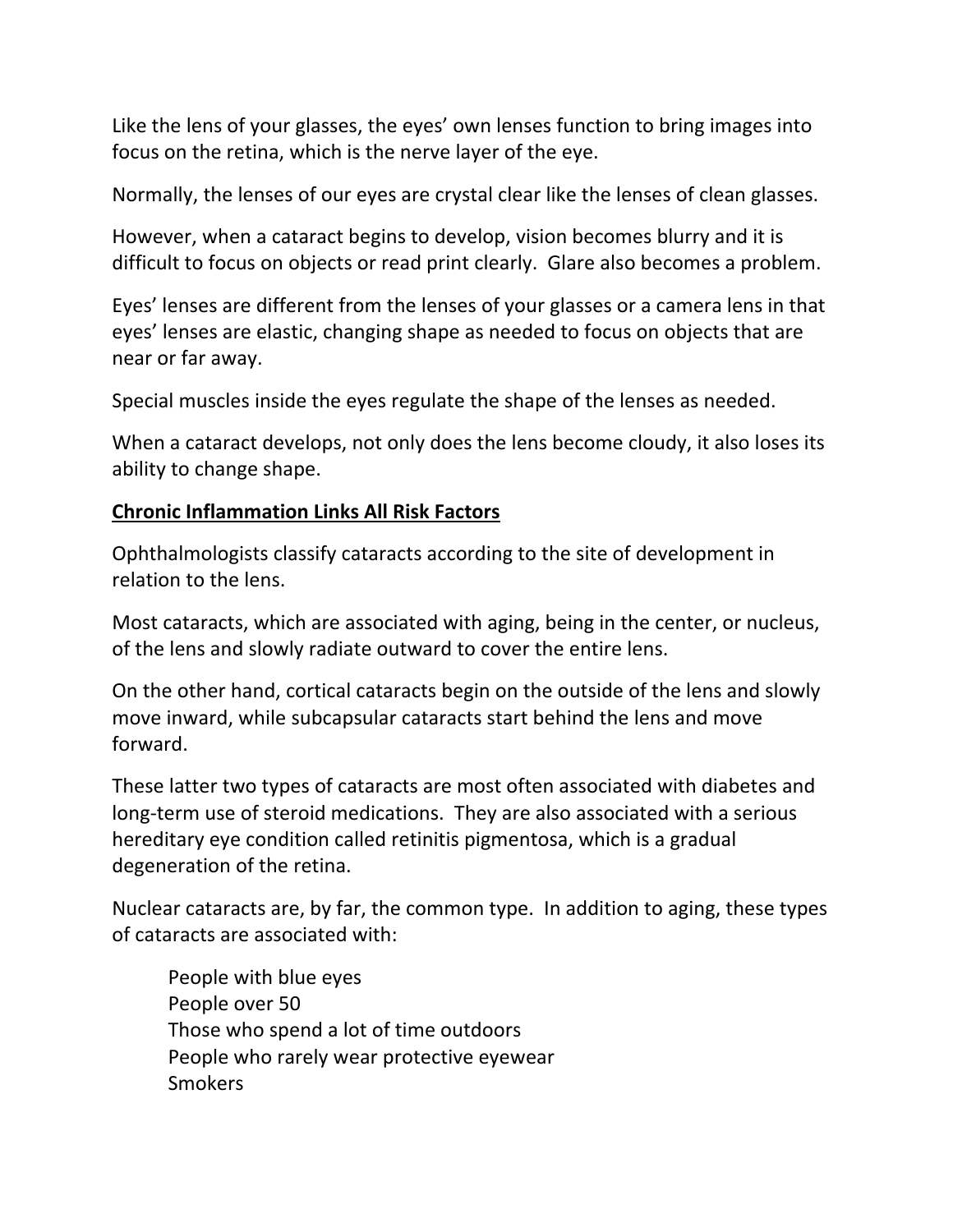People with elevated homocysteine levels Diabetics People with poor nutrition Obese people People who take statin medications Exposure to toxic metals, including mercury, lead, cadmium, excess iron and nickel. People who are exposed to ionizing radiation People with chronic inflammatory diseases such as autoimmune diseases, arthritis, and atherosclerosis

In most cases, cataracts develop slowly over the course of months or years.

What links all of the above factors is chronic inflammation within the lens of the eye. Exposure to sunlight (UVA and UVB) is considered to be the most common link.

But the inflammation from sun exposure can be aggravated by other risk factors.

For instance, an obese person is more likely to develop a cataract and have it spread faster than a non‐obese person. Keep in mind that it is abdominal obesity (fat around the intestines) that is most associated with inflammation.

When you combine characteristics such as smoking, obesity, blue eyes, and poor nutrition, you have a powerful combination of risk factors for eye damage.

Once the lens is inflamed, massive numbers of free radicals are produced, damaging the lipids and proteins within the lens. This causes the proteins to bind in abnormal ways – a process that is called cross linking.

This cross linking makes the lens lose its clarity and become stiff. The UV rays trigger this process, as does radiation exposure and the other high‐risk conditions.

## **Dangers of Mercury Exposure To Eyes**

One of the most ignored high‐risk factors for eye disorders is exposure to mercury.

Ironically, in the recent past many eye drop medications actually contained a mercury preservative called Thimerosal which is absorbed into the eye and enters the lens.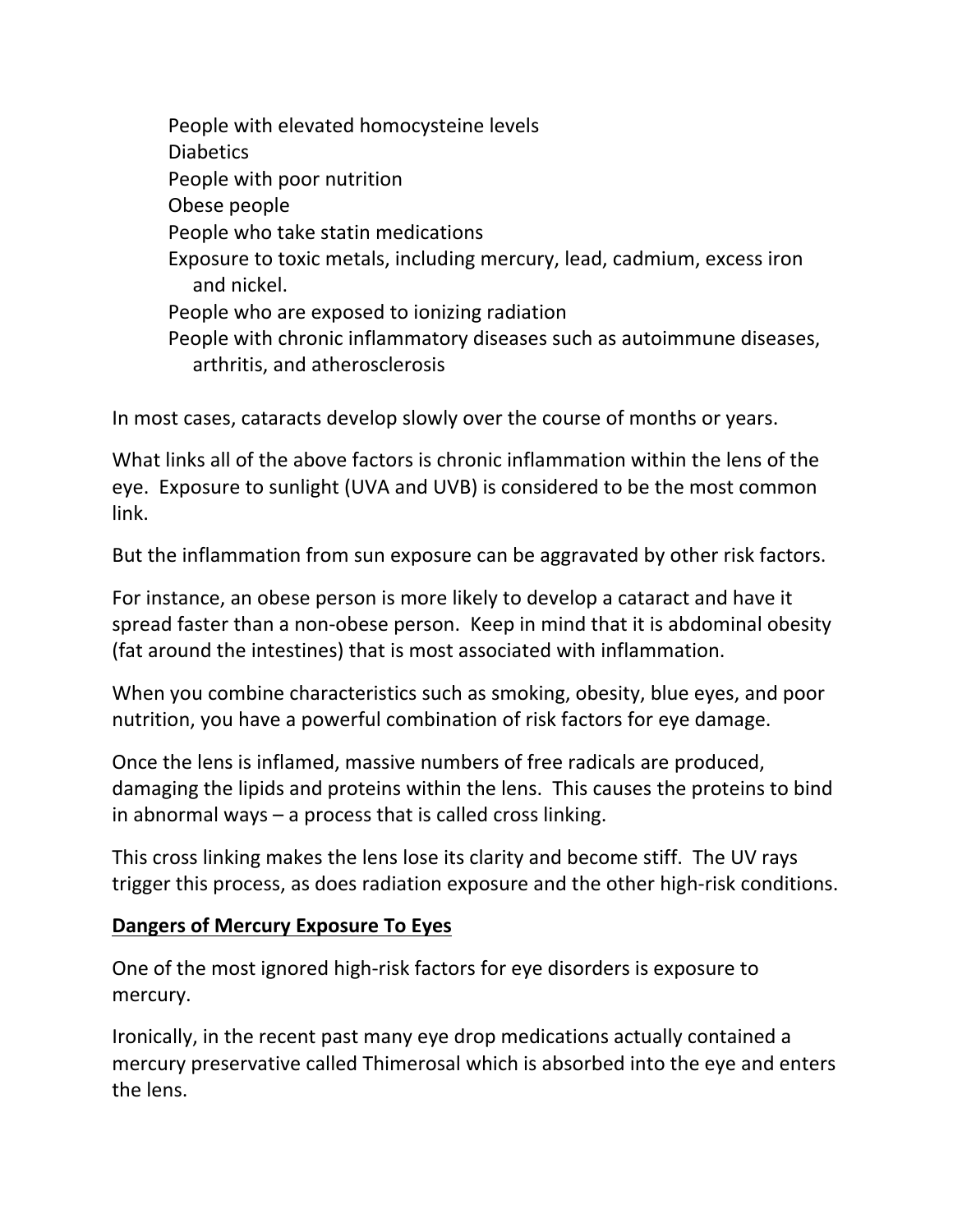Thimerosal is also found in vaccines, most commonly the flu vaccine.

A recent analysis by the Natural News Forensic Food Lab found that a flu vaccine contained 51 parts per million of mercury.

That dose is about 21,000 times higher than EPA safety limits for mercury in water and 100 times higher than the highest level found in tests of contaminated fish.

Worse yet, vaccine‐based mercury is absorbed 100 percent, while absorption from water is dramatically less.

This means that the concentration of mercury delivered to the lens by eye drops is infinitely higher.

Several types of seafood – especially swordfish, tilefish, grouper and tuna – also contain high levels of mercury.

People living within several hundred miles of a coal burning facility are also at risk.

Mercury binds with protein disulfide groups within the eye's lens, causing it to become cloudy and stiff.

In addition, mercury triggers massive free radical generation throughout the lens and retina.

Wearing contact lenses and glasses that did not have UV protection, as was common in the past, greatly increased people's risk of developing a cataract, because the lens of the glasses concentrated the UV sunlight.

Fortunately, virtually all prescription glasses and contact lenses now have total UV protection.

However, many nonprescription reading glasses still do not have UV protection and reading outdoors or near a window can worsen UV damage to your eyes.

## **What is Going On In Your Eyes?**

The link between high risks for many diseases is: chronic inflammation which is the trigger for free radical generation and lipid peroxidation (oxidized fats).

When you are inflamed, you are producing massive numbers of free radicals and lipid peroxidation products.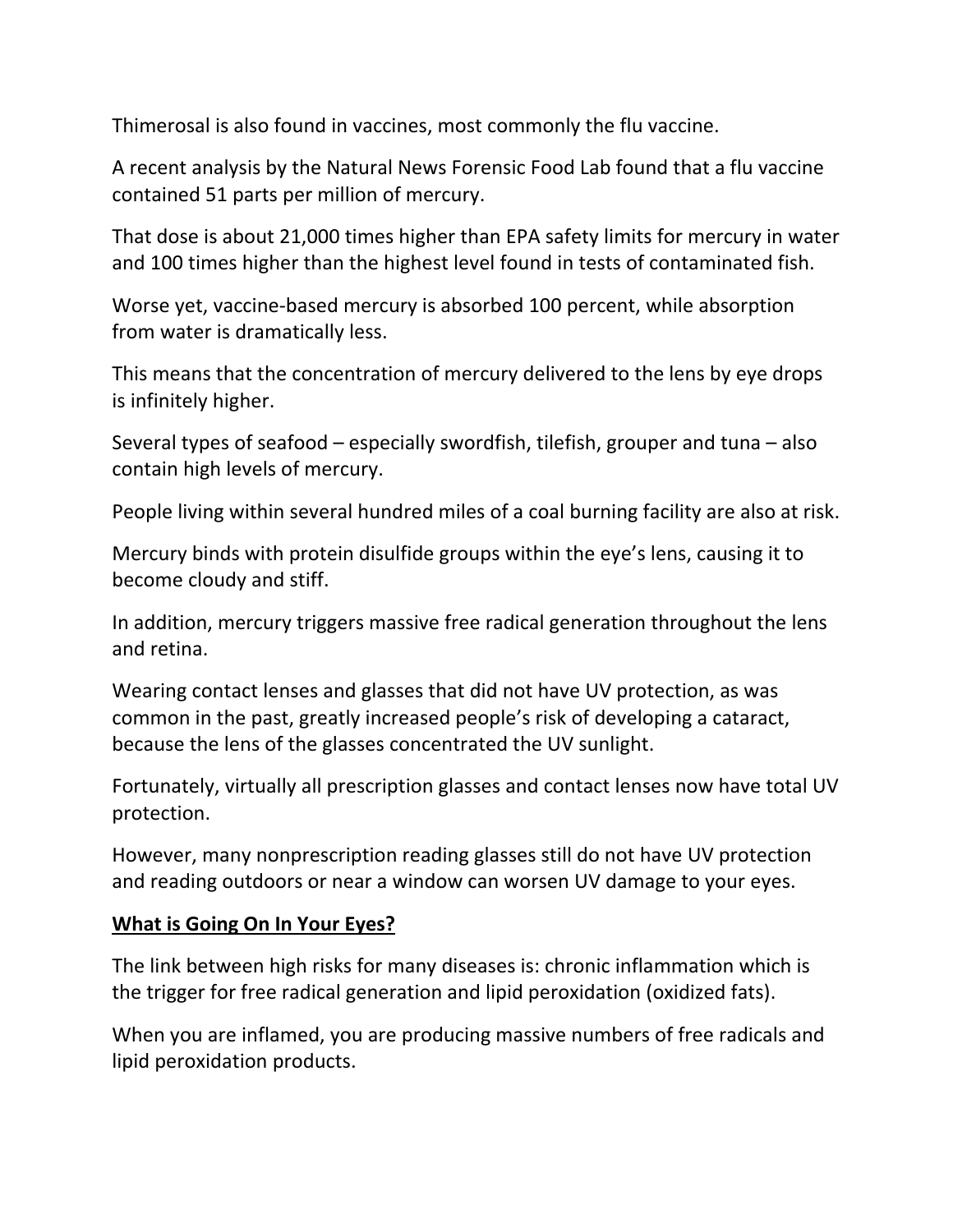But these do not remain at the site of the inflammation. Eventually, they spread all over the body, damaging cells, tissues, and organs.

So, for example, when you have an inflamed knee joint, it will cause some degree of inflammation within your eyes as well.

Some inflammatory diseases are associated with much higher levels of free radical and lipid peroxidation products, and greater dispersal throughout the body. These include autoimmune diseases (lupus, rheumatoid arthritis), atherosclerosis, and diabetes.

This is the reason why we see such high incidences of cataracts associated with atherosclerosis (Heart attacks and strokes) and diabetes, which are widespread inflammatory diseases.

Nutrition also plays a major role in cataract formation and progression.

Certain dietary ingredients – such as excess omeage‐6 polyunsaturated fats and sugar (especially when eaten together) – greatly worsen inflammation and increase the risk of cataract development.

This occurs is not only because those substances directly trigger inflammation but also because they deplete essential protective nutrients such as B vitamins, and vitamins C and E.

All eye disorders are much more common in areas of the world where nutrition is poor.

Additional factors in eye disorders include:

 Poor dental health Dysbiosis (reduced colon probiotics) Chronic undiagnosed infections (yeasts, cytomegalovirus, latent herpes virus infections) Chronic infectious diseases

The lenses of the eye normally contains a very high concentration of glutathione, one of the most powerful antioxidants and detoxification compounds, found in the body.

This antioxidant is important not only for protecting against: UV light damage, but also for fighting mercury toxicity.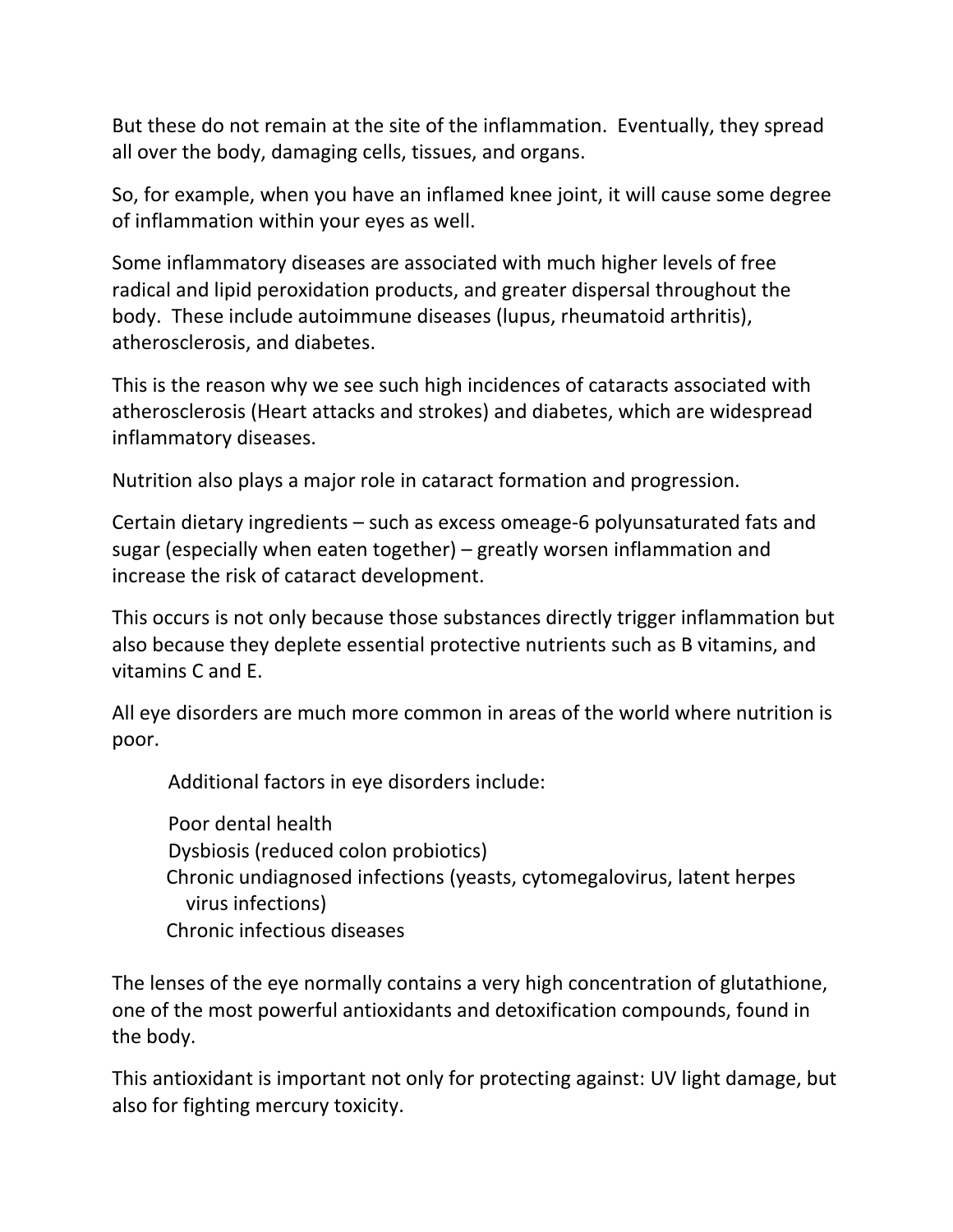Glutathione helps prevent protein disulfide bond cross‐linkages, which are the major mechanism of lens clouding.

It is also vital for transportation of nutrients and antioxidants within the lens.

One study found that glutathione of nutrients and antioxidants within the lens.

The lenses of older people were also shown to have less transfer of glutathione into the lens, meaning that aging reduces lens glutathione levels, making the lens more vulnerable to oxidative damage.

As sunlight passes through the lens, the UV rays interact with proteins and lipids in the lens, producing high levels of free radicals.

Over time, the damaged proteins in the lens accumulate. This causes the cloudy, stiff lens we call a cataract.

Another process that plays a major role in lends clouding is the production of advanced glycation end‐products (called AGE's). This process results in oxidation of proteins and subsequent clouding of the lens.

A diet high in sugar and simple carbohydrates greatly increases the accumulation of AGEs.

The eye lens contains a number of very important antioxidants, mainly vitamin C and E, and the carotenoids, lutein and zeaxanthin.

Lutein is a powerful antioxidant that reduces inflammation, blocks blue light rays (the most damaging) and protects the retina.

A number of nutritional studies have been conducted to see if certain food components could reduce the incidence of cataracts.

One such study – the Nurses' Health Study – tested a large number of women ages 45 to 71 for blood levels of lutein and zeaxanthin over a 12 year period.

They found that the women with the highest serum lutein‐zeaxanthin levels reduced their risk of developing cataracts by some 27 percent. Several later studies have confirmed these results.

**Dr. Badanek has been and currently is 37 years into active/private practice in the Ocala/Marion County, Florida region. Dr. Badanek practices Natural/Holistic Medicine through the use of Functional/Integrative Models for diagnostic and**